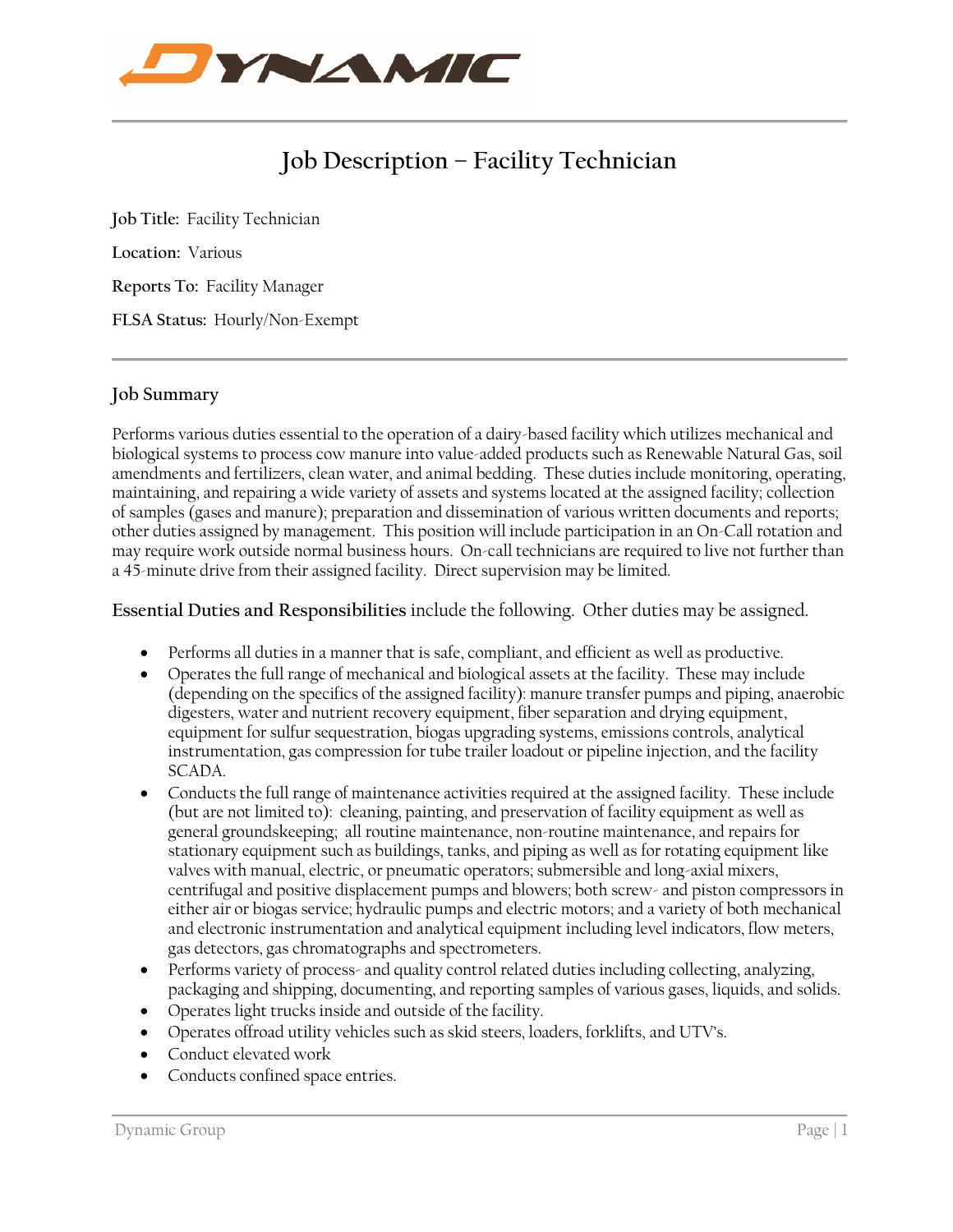

- Participates and Engages in all required training, both in-person sessions and remote learning modules, in all required fields. Training topics may include various safe work practices and protocols and equipment operation and maintenance as well as company specific procedures, policies, and processes.
- Adheres to every safety policy and procedure. These will include procedures for: control of hazardous energy (Lock-out/Tag-out), incident reporting, spill response, fire response, confined space entry, hazardous atmosphere operations, hot work, safe electrical work, and others.

## **Minimum Qualifications**

The successful candidate will be able to perform each essential duty satisfactorily. The requirements that are listed next are representative of the education, virtues, and technical competencies that are expected to be necessary for satisfactory performance. Reasonable accommodations may be made to enable individuals with disabilities to perform essential functions.

**Education** is *required* when indicated, desired otherwise

- High school diploma, GED, or equivalent (*required*)
- Undergraduate Degree in an applicable field, e.g., maintenance or engineering (electrical, mechanical, or industrial) or 3+ years' experience in the same.

**Virtues** the successful candidate will exhibit…

- Integrity have demonstrably high levels of honesty, humility, and accountability.
- Self-Sufficiency be reliable, self-starting, and capable of remaining productive while working autonomously as direct supervision may be limited.
- Communication be able to communicate effectively with peers, superiors, customers, the public, and partners such as host farm staff, vendors, and contractors both in person and remotely, verbally and in writing.
- Teamwork be able to development and manage professional relationships and work effectively when in small-team environments as well as when operating independently.
- Attention to Detail be fully engaged while in the workplace and maintain a high level of situational awareness, willing and able to both note and act upon even trivial details as necessary to safeguard or improve the assets and/or production.
- Adaptability demonstrate the mental agility necessary to work productively and safely in an environment that can be noisy and fast paced while balancing many competing priorities and a schedule that is subject to changes with little notice.

**Competencies** from formal education, previous job training and/or experience are *required* when indicated, desired otherwise

- General mechanical aptitude (r*equired*.)
- Valid driver's license (*required*)
- Basic computer literacy (i.e., sufficient familiarity to know/learn and utilize Microsoft Office Suit, computerized maintenance management systems, and computerized procurement/inventory systems) (*required*)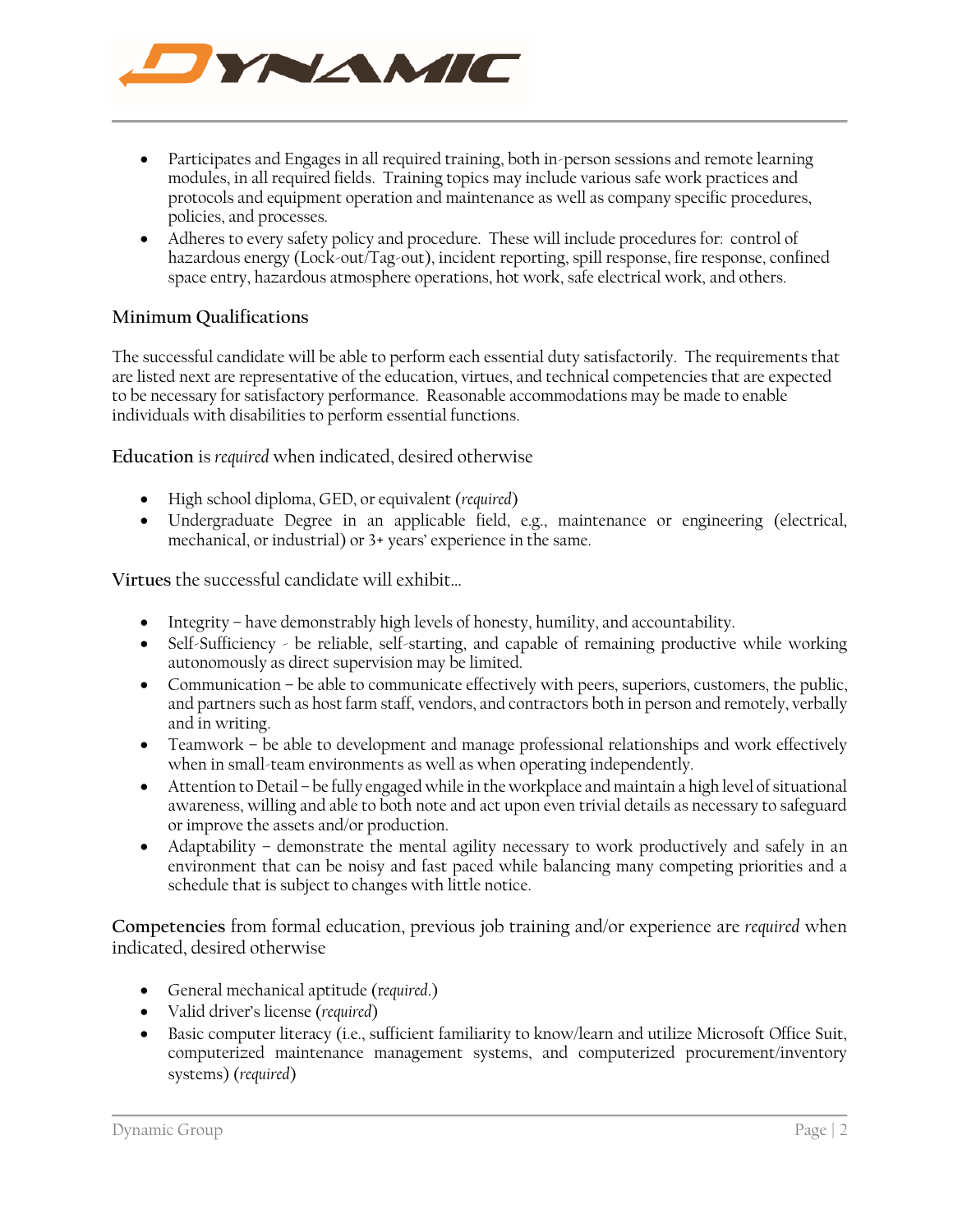

- Industrial Safe Work Practices, including: Hot Work, Elevated Work, Confined Space Entry, Safe Electrical Work (up to 480VAC), and Control of Hazardous Energy.
- Hand tools
- Shop tools
- Diagnostic tools
- Utility vehicles, e.g., skid steer, loader, forklift, UTV
- Mobile elevated work platforms and scissors lifts
- Understand and utilize construction drawings, process flow diagrams, P&ID's, electrical diagrams and equipment IOM manuals.
- Installation, maintenance, and operation of rotating equipment (e.g., pumps, compressors, valves, and motors)
- Installation, maintenance, and operation of stationary equipment (e.g., tanks, piping, and buildings/structures)
- Installation, maintenance, and operation of instrumentation, controls, and other low voltage applications.
- Programming  $\&$  troubleshooting PLC's, VFD's, and SCADA.
- Rigging
- Welding & Fabrication

#### **Physical Demands**

The physical demands described next are representative of those that must be met to successfully perform the essential functions of this job. Reasonable accommodations may be made to enable individuals with disabilities to perform essential functions.

Satisfactory performance of the essential duties of this job will require standing, kneeling, sitting, and walking as well as fine motor skills (especially of the hands) and the extended reach of arms. Climbing, balancing, stooping, crouching, and crawling will be required. Regular senses of smell, hearing, and sight are required. The capacity to occasionally lift up to 75 pounds is required.

#### **Work Environment**

The work environment characteristics described next are representative of those that will be encountered while in pursuit of the essential functions of this job. Reasonable accommodations may be made to enable individuals with disabilities to perform essential functions.

The duties of this job will require work outdoors in the weather year-round and inside industrial spaces with operating machinery. Exposure to high heat and high humidity as well as cold weather and high winds can be expected. This job also includes potential exposure to high noise, fumes or airborne particles, toxic chemicals, hot surfaces/equipment, cold surfaces/equipment, high vibrations, confined spaces, elevated working surfaces, and animal manure.